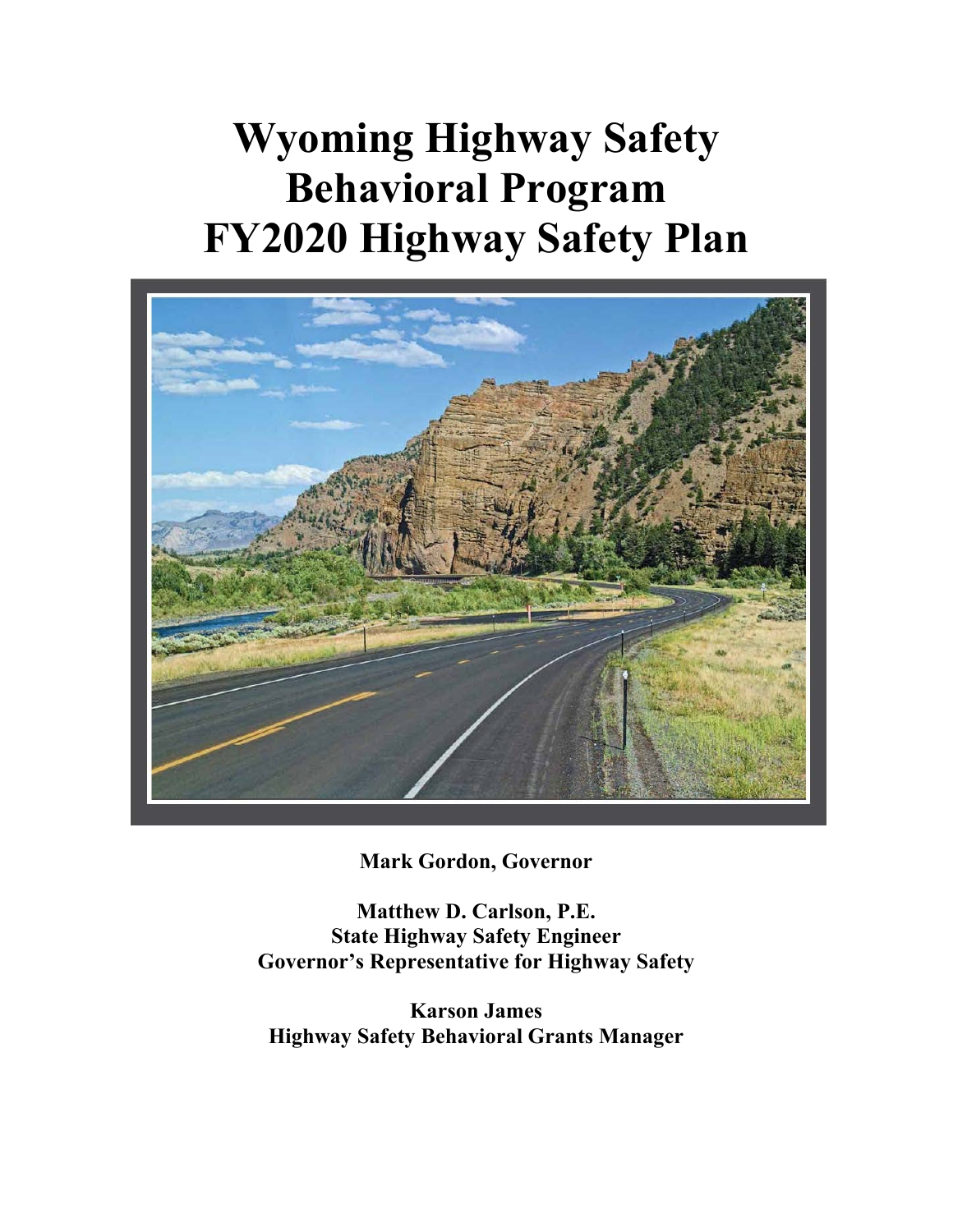## **Table of Contents**

| Data sources and processes                                                |  |
|---------------------------------------------------------------------------|--|
| Process participants                                                      |  |
| Project Selection                                                         |  |
| Description of Highway Safety Problems                                    |  |
| Description of outcomes                                                   |  |
|                                                                           |  |
|                                                                           |  |
| Program Area, Problem Identification & Activity                           |  |
|                                                                           |  |
|                                                                           |  |
|                                                                           |  |
|                                                                           |  |
|                                                                           |  |
|                                                                           |  |
|                                                                           |  |
| 405(c) State Traffic Safety Information System Improvements Grants. 33-34 |  |
|                                                                           |  |
|                                                                           |  |